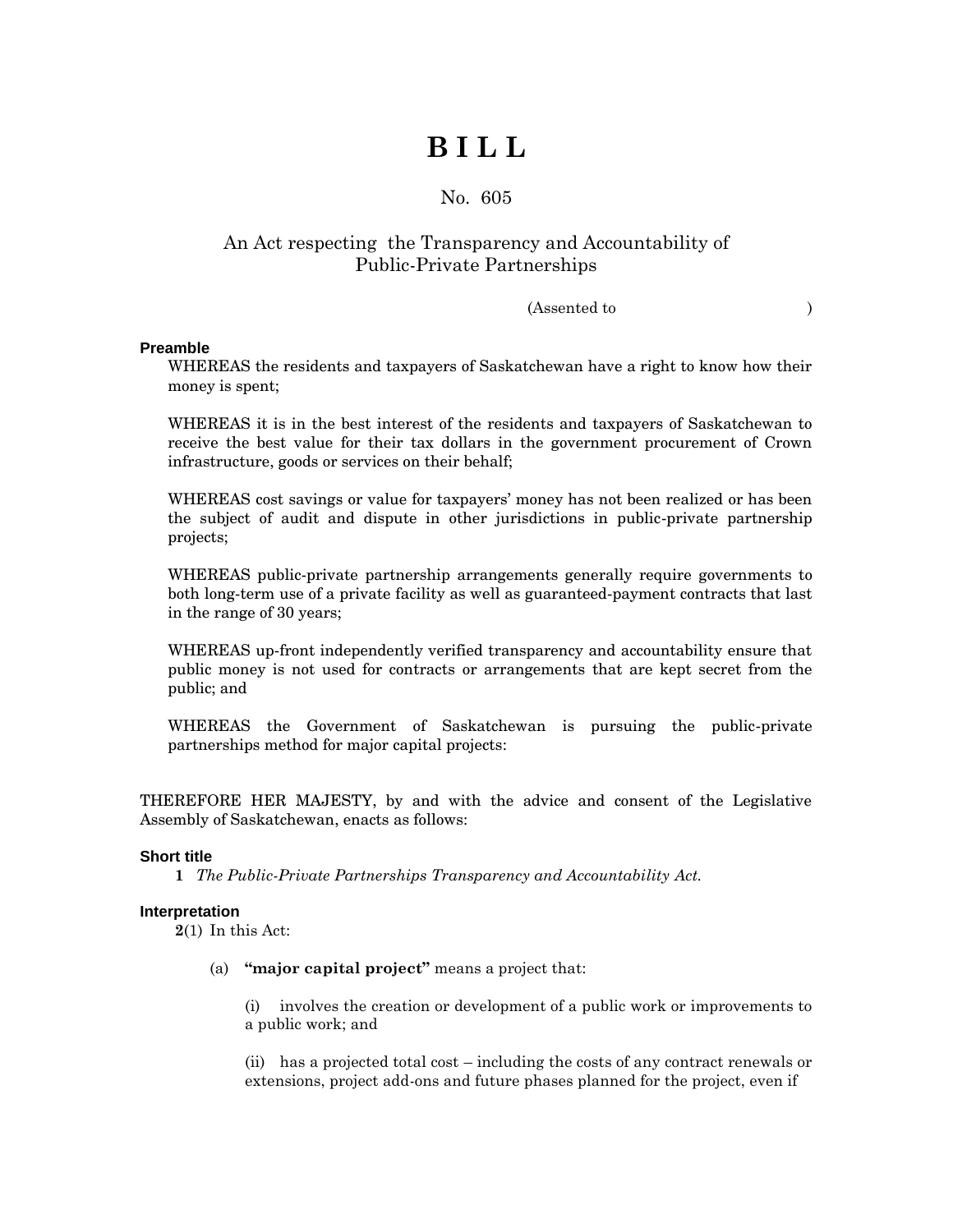2

they are not included in the initial procurement for the project – of \$20,000,000 or more;

(b) **"P3 procurement method"** means a method of procurement that involves the use of a public-private partnership to effect the procurement;

- (c) **"private sector entity"** means:
	- (i) any person or organization other than:
		- (A) a public sector entity;

(B) the Government of Canada or of a jurisdiction outside Saskatchewan, or an entity controlled by a similar government; and

(ii) a combination of two or more such persons or organizations acting as a group;

(d) **"public-private partnership"** or **"P3"** means a contractual arrangement between a public sector entity and a private sector entity for the procurement of a public work or improvements to a public work that:

(i) is an arrangement under which:

(A) the private sector entity assumes responsibility for all or substantially all of at least two of the following aspects of the project:

- (I) its design;
- (II) its construction;
- (III) the long-term private sector financing for its construction;
- (IV) the activities related to its long-term operation;
- (V) its long-term maintenance; and

(B) at least one of the aspects of the project for which the private sector entity assumes responsiblity is its long-term operation or maintainance, or the long-term financing for its construction; or

- (ii) is a type of arrangement prescribed by regulation;
- (e) **"public sector entity"** means:
	- (i) the Government of Saskatchewan;

(ii) a regional health authority or an affiliate, as defined in *The Regional Health Services Act*;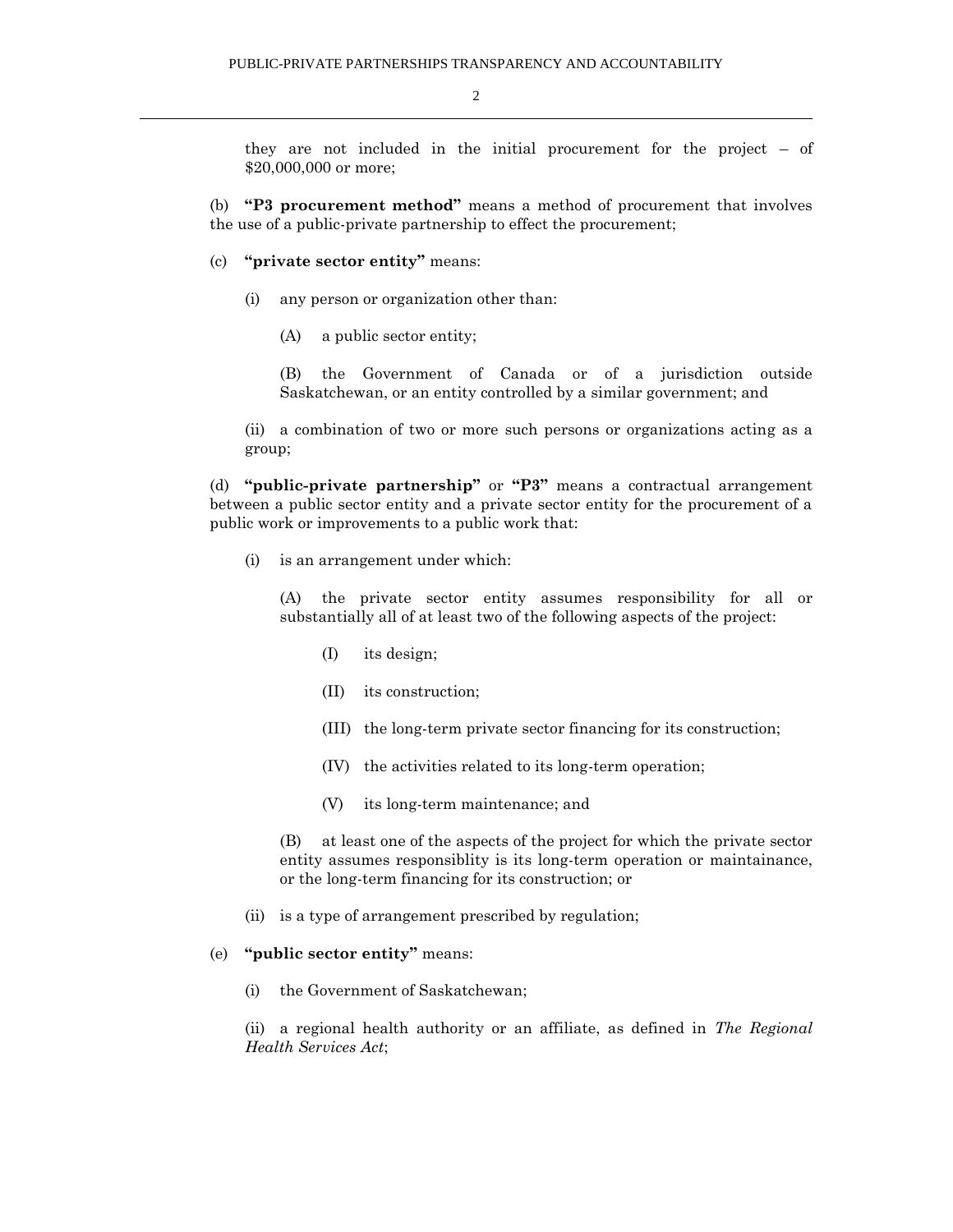(iii) a university, college, institute, board of education, the conseil scolaire or any other educational institution or body in Saskatchewan;

(iv) an institution or body that derives its funds in whole or in large part from the Government of Saskatchewan;

(v) any other institution or body designated by the Lieutenant Governor in Council as a public sector entity for the purposes of this Act;

(f) **"public work"** means any work that is constructed or maintained:

(i) for a public purpose by or on behalf of a public sector entity; or

(ii) for the purposes of a pubic sector entity.

(2) For the purpose of the definition **"major capital project"**, the projected total cost of a project includes the cost or projected cost of any related project for which the public sector entity has used, is using or is intending to use the P3 procurement method. For this purpose, two projects are related if:

(a) the projects involve the same public work or similar or related public works at the same location;

(b) the public sector entity is planning or has planned one of the projects when it initiates the procurement process for the other project; and

(c) the same or similar private sector entities could reasonably be expected to submit bids or proposals for both projects.

(3) For the purpose of this Act, a consultant engaged under section 6 or appointed under section 8 is deemed to have a significant connection with each of the following persons and organizations;

(a) a person who is the spouse, common-law partner, child, parent, brother or sister of the consultant;

(b) a person who is an employee or partner of the consultant, or a member of the consultant's board of directors;

(c) a corporation or other organization in which the consultant or any of the persons described in clause (a) or (b), or any combination of those persons, has a significant economic interest.

(4) For the purpose of this Act, the procurement process for a project is initiated when a public sector entity issues a request for qualifications or proposals, call for tenders, or other document in response to which a private sector entity may make a submission for qualification, or submit a proposal or bid, in relation to the project.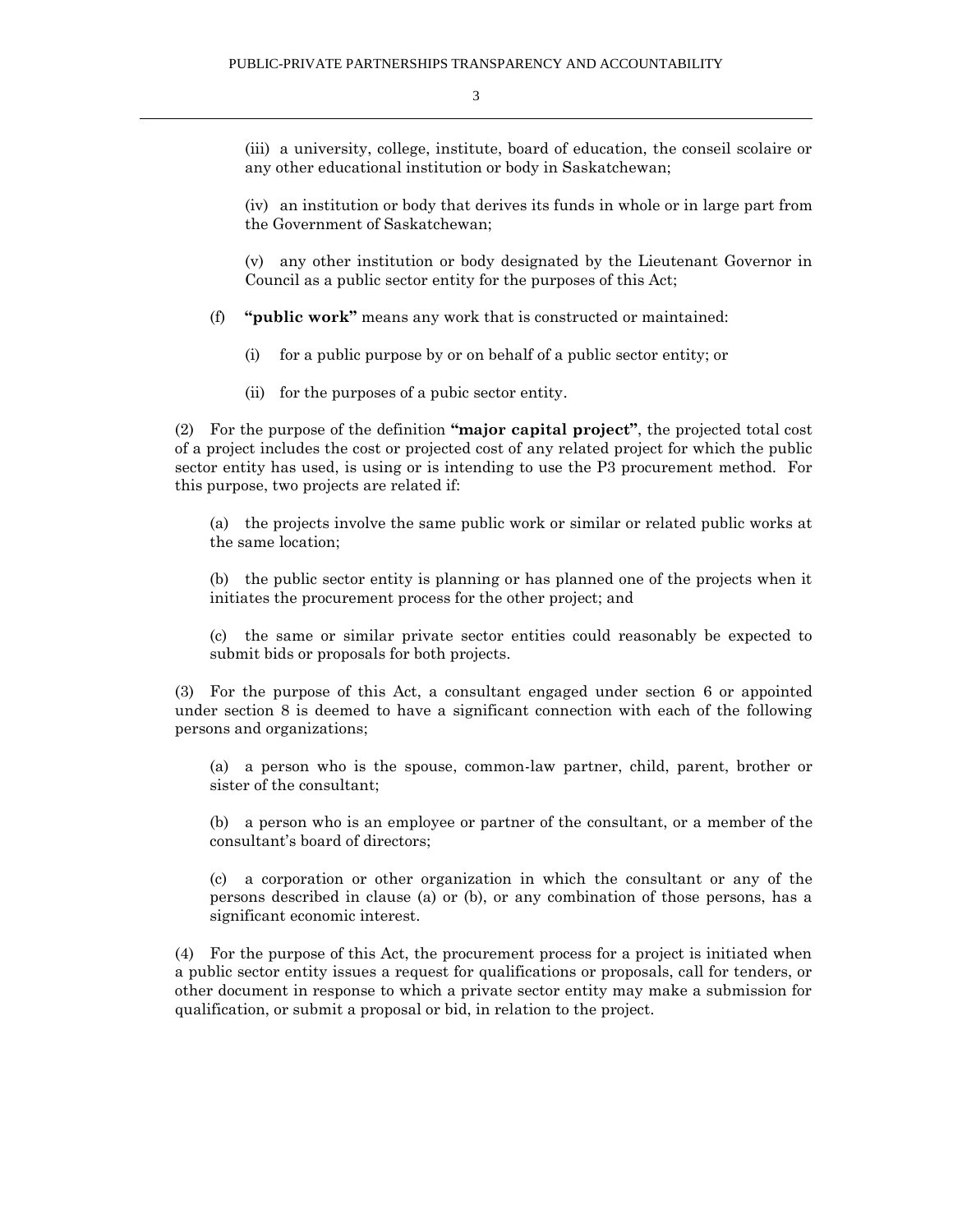#### **Purpose**

**3** The purpose of this Act is to ensure an independent evaluation and public reporting of value for taxpayers in public-private partnership projects, and to introduce transparency and accountability to the public-private partnership method of building major capital projects.

#### **Crown bound**

**4** This Act binds the Crown.

#### **Independent accountability**

**5**(1) The Public Accounts Committee of the Legislative Assembly shall by unanimous vote select and appoint an external consultant to perform the role of an independent accountability mechanism for each capital project that uses the P3 procurement method.

(2) The salary and costs associated with the consultant and the independent accountability mechanism are to be borne by the private sector partners.

#### **Preliminary analysis and public consultation**

**6**(1) Before selecting a P3, public-private partnership approach for a major capital project to which this Act applies, a public sector entity must do the following:

(a) have a public sector comparator prepared for the project in accordance with the regulations with a detailed substantiation of any assumptions;

(b) analyze the viability and the expected risks, costs and benefits of using the P3 procurement method, taking into account the factors prescribed by regulation, if any;

(c) prepare a full value-for-money and business case analysis for the P3 compared to a detailed public sector comparator, which must include the total and full-life cycle costs, nominal annual costs of the P3, the actual nominal cost obligations each year that a government would incur, full disclosure and substantiation of risk transfer and assumptions, full disclosure on cost of credit to taxpayers – both credit of a private partner and public credit;

(d) analysis of the local economic impact;

(e) prepare a report of the analysis required by pursuant to this secton, which is to include a statement of the expected results.

(2) If a P3 model is selected by a public sector entity and before initiating the procurement process for a major capital project to which this Act applies, the independent accountability mechanism must do an up-front review and analysis of:

(a) all preliminary analysis, information and reports prepared by the public sector entity in subsection (1); and

(b) review and seek any other relevant information as required, with full access to the public sector entity's information as required.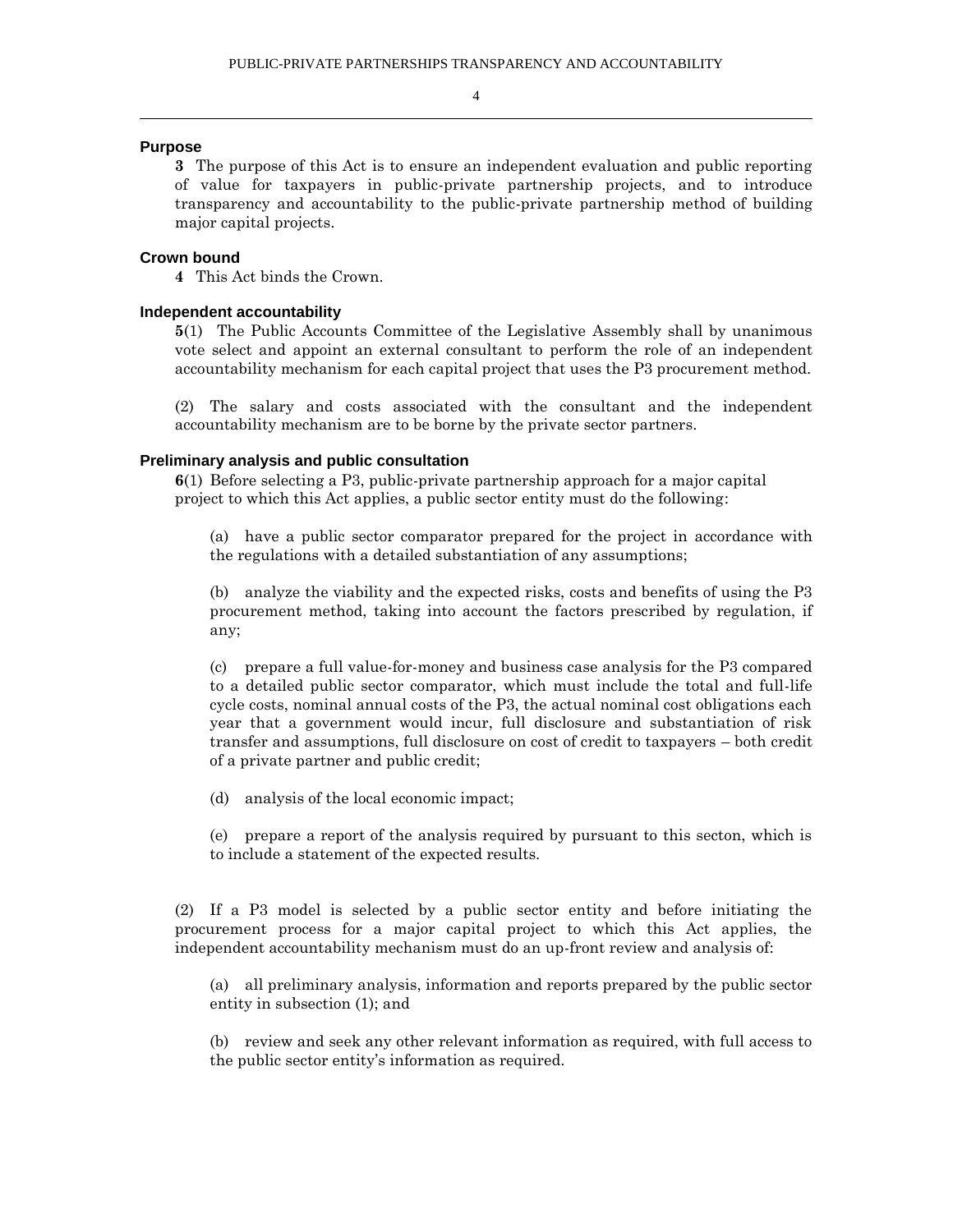(3) Following its review and analysis the independent accountability mechanism shall report its analysis publicly to the Assembly through the Public Accounts Committee including items contained in this section, including a statement of the expected results.

(4) If a consultant assists in meeting the requirements of subsection (1), neither the consultant, nor any person or organization with whom the consultant has a significant connection, shall:

(a) submit, or assist in the preparation of, a response to the public sector entity's request for qualifications or proposals, call for tenders or any other document that initiates the procurement process for that project;

(b) participate in the provision of any goods, services or construction to be provided for that project by the successful proponent or bidder; or

(c) be appointed as the consultant to perform the role of the independent accountability mechanism under section 8 for that project.

(5) If, after completing the requirements of this section, the public sector entity still wishes to proceed with the P3 procurement method, it must:

(a) make information about the project and the report under subsection (1) publicly available, but without disclosing information that, if disclosed, could jeopardize the public sector entity's ability to realize the best value for money through a competitive procurement process; and

(b) provide a reasonable opportunity for members of the public to comment on it.

#### **Procurement laws and policies**

**7**(1) If a public sector entity decides to use the P3 procurement method for a project, the procurement of goods, services and construction for that project must proceed in accordance with this Act and the procurement laws, agreements, policies and procedures that apply to the entity.

(2) There must be a minimum of three bidders on all P3 projects.

#### **Independent accountability mechanism and Provincial Auditor review**

**8**(1) A public sector entity that uses the P3 procurement method for a major capital project must engage and allow the independent accountability mechanism to conduct its reviews.

(2) The private sector entity must disclose and share all information in its possession for the independent accountability mechanism to work.

(3) The functions of the independent accountability mechanism must include the following:

(a) advising the public sector entity on the procurement process for the purpose of ensuring that it is conducted with openness, transparency, integrity and accountability;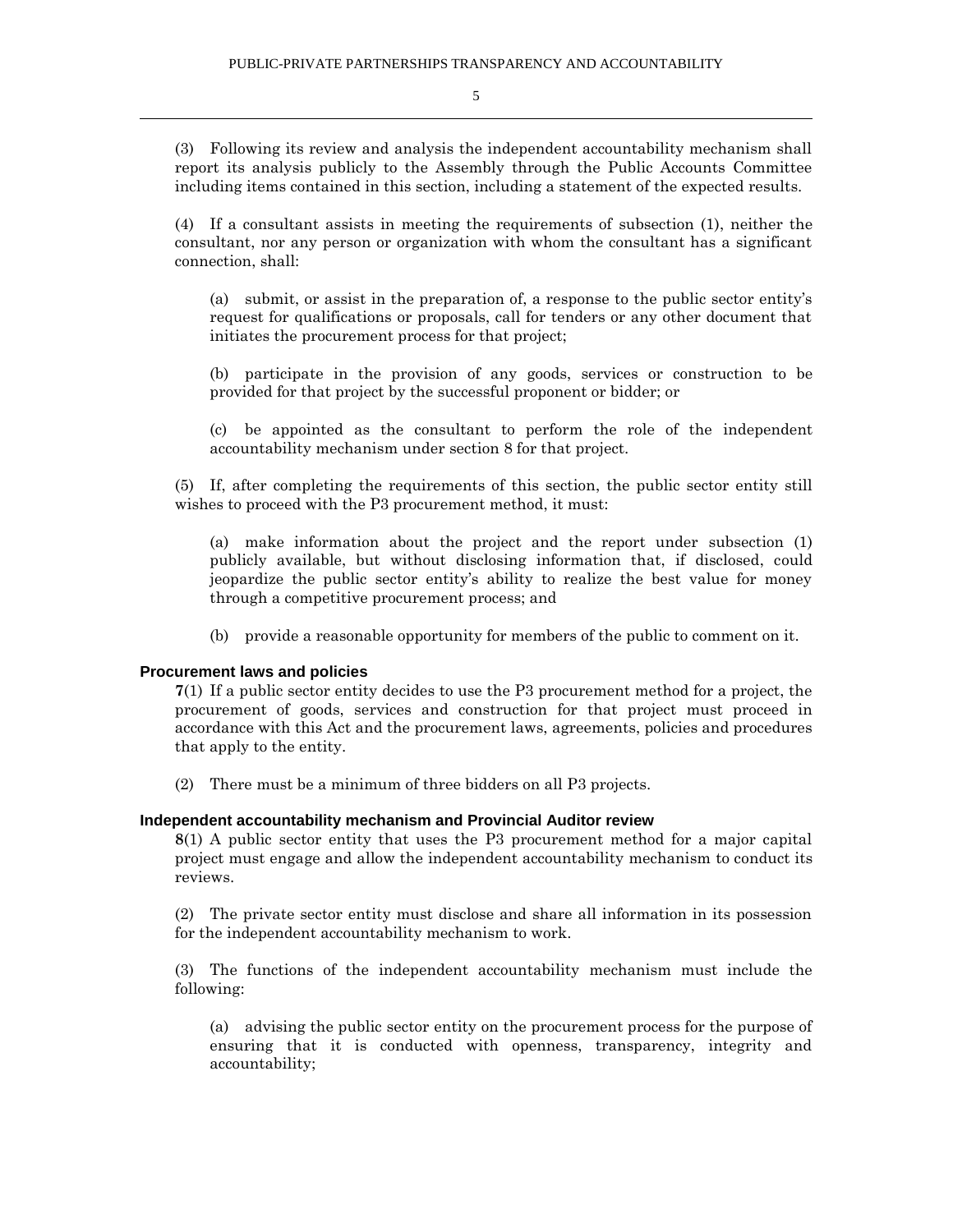(b) reviewing each request for qualifications or proposals, call for tenders or other document soliciting responses from private sector entities, including the processes described in that document for evaluating the responses to it;

(c) assessing the extent to which the procurement process, including the selection of the successful proponent or bidder, conformed to:

- (i) the procurement solicitation documents; and
- (ii) the applicable procurement laws, agreements, policies and procedures;

(d) making recommendations to the public sector entity regarding the timing and content of its public reports about the project;

(e) preparing a final report to the public sector entity that:

(i) summarizes the process of the independent accountability mechanism under the terms of the appointment;

(ii) describes the review of the procurement solicitation documents and the evaluation of the responses of the independent accountability mechanism;

(iii) summarizes the findings about the procurement process of the independent accountability mechanism; and

(iv) sets out the recommendations referred to in clause (d)

(f) preparing, in accordance with the regulations, a summary of the terms of the contract or contracts awarded by the public sector entity to the successful proponent or bidder in the procurement process;

(g) report publicly on the process and any concerns with regard to the fairness of process, the effectiveness of the process, value for money or the public sector entity;

(h) any additional duties required pursuant to this Act.

(4) The public sector entity must:

(a) submit the final report and contract summary of the independent accountability mechanism to the Provincial Auditor for review and comment and, upon receiving the Provincial Auditor's comments, make the report and summary, together with the Provincial Auditor's comments, publicly available; and

(b) continue to make them publicly available throughout the term of the publicprivate partnership with annual reports of the P3.

(5) Neither the person performing the role of the independent accountability mechanism for a project, nor any person or organization with whom the person performing the role of the independent accountability mechanism has a significant connection, shall: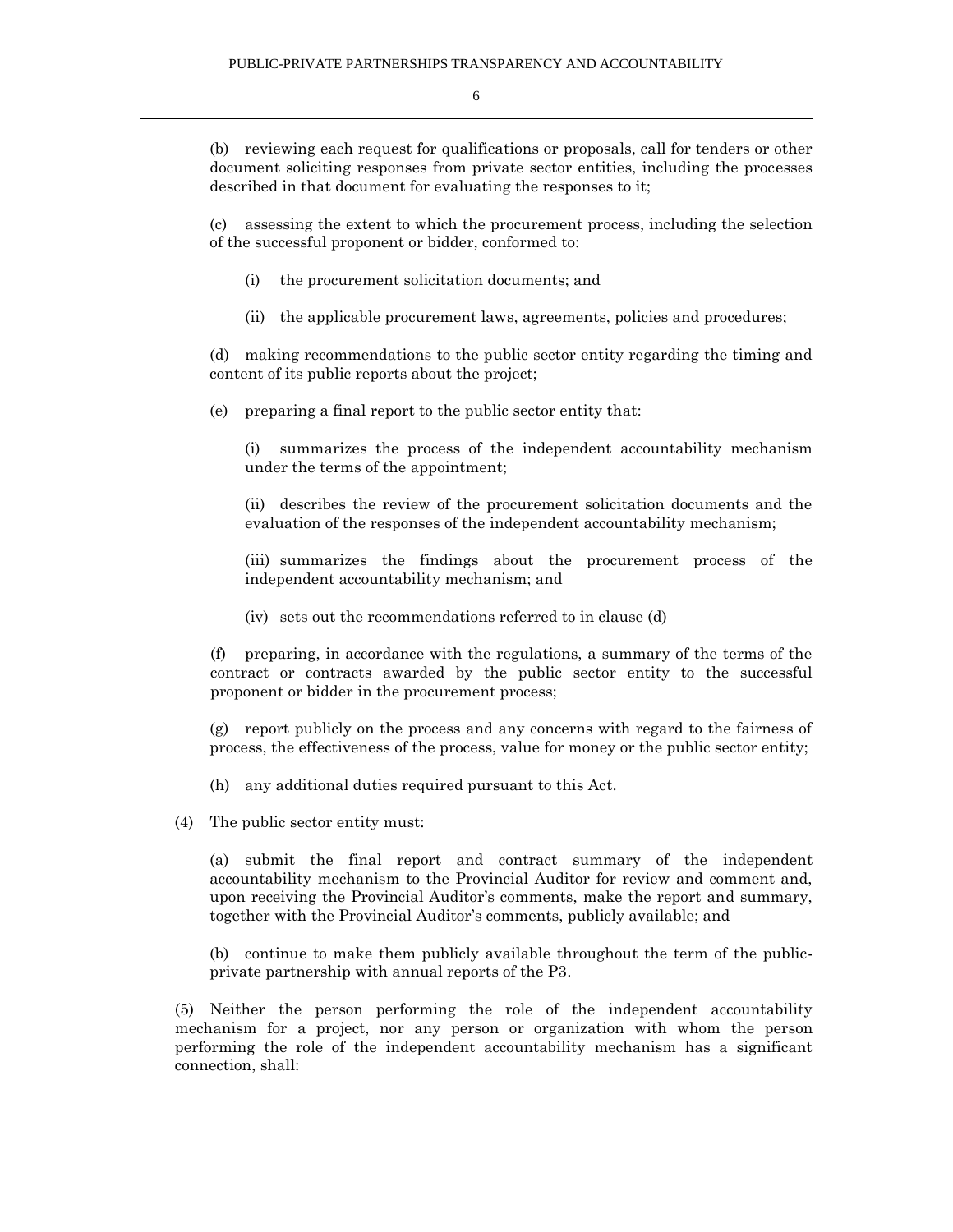(a) submit, or assist in the preparation of, a response to the public sector entity's request for qualifications or proposals, call for tenders or any other document that initiates the procurement process for that project; or

(b) participate in the provision of any goods, services or construction to be provided for that project by the successful proponent or bidder.

#### **Public sector entity to report on project**

**9**(1) A public sector entity that uses the P3 procurement method for a major capital project must prepare a report on the results for that project in accordance with the regulations:

(a) as soon as is reasonably practicable after construction is completed, but no later than two years after it is completed;

(b) at least once every two years during the term, including any renewals, of the public-private partnership established for that project; and

(c) within six months after the termination of the public-private partnership or within any longer period allowed by regulation for that type of project.

(2) The public sector entity must:

(a) submit each report under subsection (1) to the Provincial Auditor for review and comment and, upon receiving the Provincial Auditor's comments, make the report, together with the Provincial Auditor's comments, publicly available; and

(b) continue to make the reports and comments publicly available throughout the term of the public-private partnership and for one year after the end of that term.

(3) *The Cost of Credit Disclosure Act* and the regulations apply with any necessary modification.

#### **Provincial Auditor's powers and duties**

**10**(1) For the purpose of enabling the Provincial Auditor to review and comment on a report and contract summary of the independent accountability mechanism under section 8 or the report of a public sector entity under section 9:

(a) the Provincial Auditor is entitled to access:

(i) all documents and records of, or in the possession or control of, the independent accountability mechanism; and

(ii) all documents and records of, or in the possession or control of, the public sector entity, that the Provincial Auditor considers relevant to the review; and

(b) if the Provincial Auditor believes on reasonable grounds that the independent accountability mechanism, the public sector entity or any other person or organization has information relevant to the review, the Provincial Auditor may require the person, entity or organization to provide that information;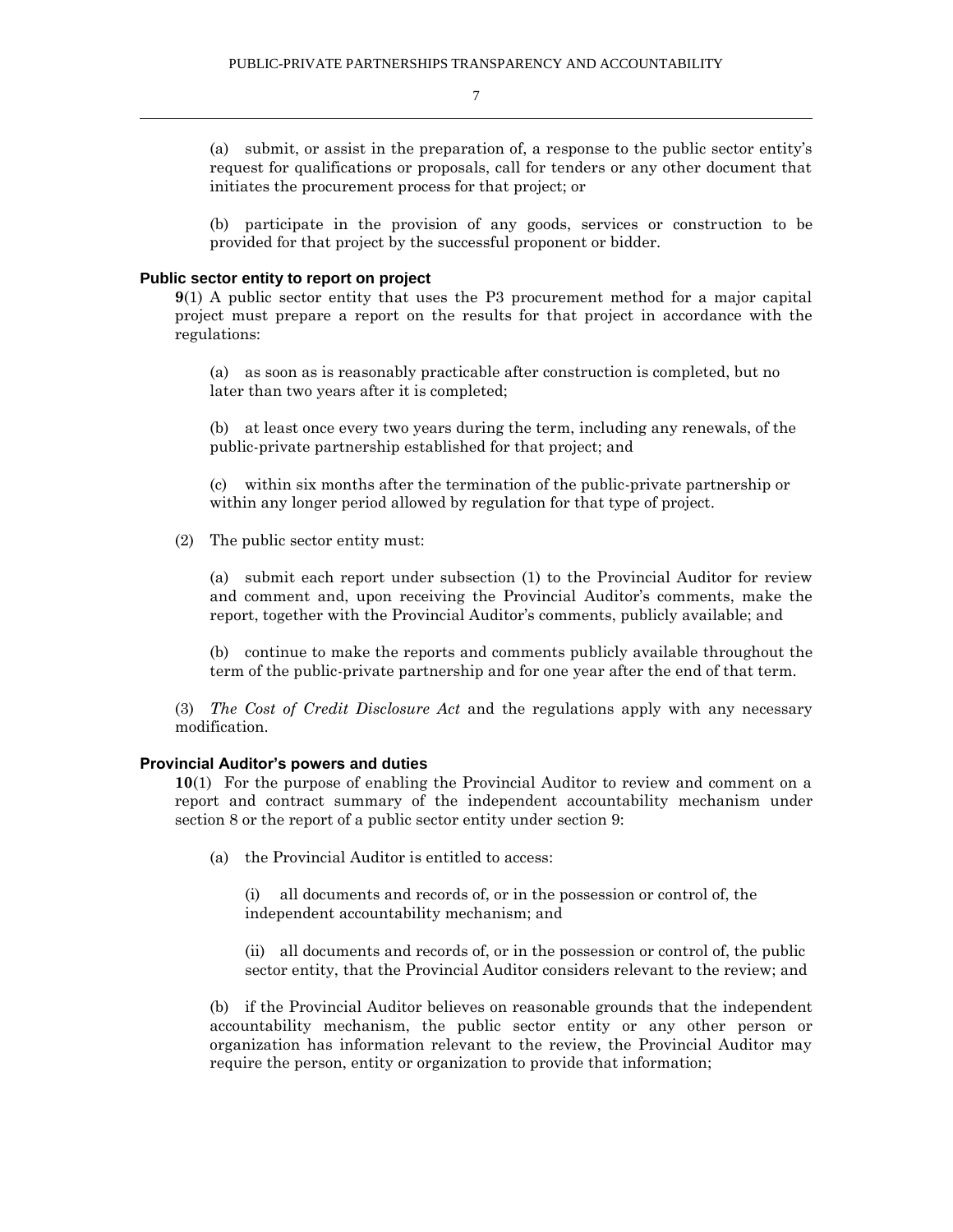(2) Sections 9, 24, 25 and 26 of *The Provincial Auditor Act* apply, with necessary changes, in relation to the Provincial Auditor's powers and duties under this section as if they were powers and duties under that Act.

(3) The Provincial Auditor may submit a report about a review under section 8 or 9 to the Assembly if it is in the public interest to do so, but must allow at least 14 days for the public sector entity to review and comment on the report before finalizing it for submission to the Assembly.

#### **Response to Provincial Auditor's recommendations**

**11** If the Provincial Auditor's comments about a report under section 8 or 9 include a recommendation for the public sector entity, the public sector entity must:

(a) consider the recommendation and adopt a response to it;

(b) if its response is to implement the recommendation or some other measure, set a time frame for that implementation; and

(c) make a description of that response publicly available along with the report and the Provincial Auditor's comments;

(d) attend as a witness if called upon.

#### **Regulations**

**12** The Lieutenant Governor in Council may make regulations:

(a) prescribing one or more types of arrangements for the purpose of the definition "public-private partnership" in subsection 2(1);

(b) prescribing requirements for public sector comparators that are required under clause 6(1)(a);

(c) prescribing factors to be considered when analyzing the viability and the expected risks, costs and benefits of using the P3 procurement method, as required by clause  $6(1)(b)$ ;

(d) respecting the public consultation process required by subsection 6(5), including requiring a public sector entity to prepare and publish a report on its public consultation;

(e) prescribing information to be included in a contract summary under clause 8(3)(f);

(f) respecting reporting required by section 9;

(g) respecting any matter the Lieutenant Governor in Council considers necessary or advisable to carry out the purpose of this Act.

#### **Coming into force**

**13** This Act comes into force on assent